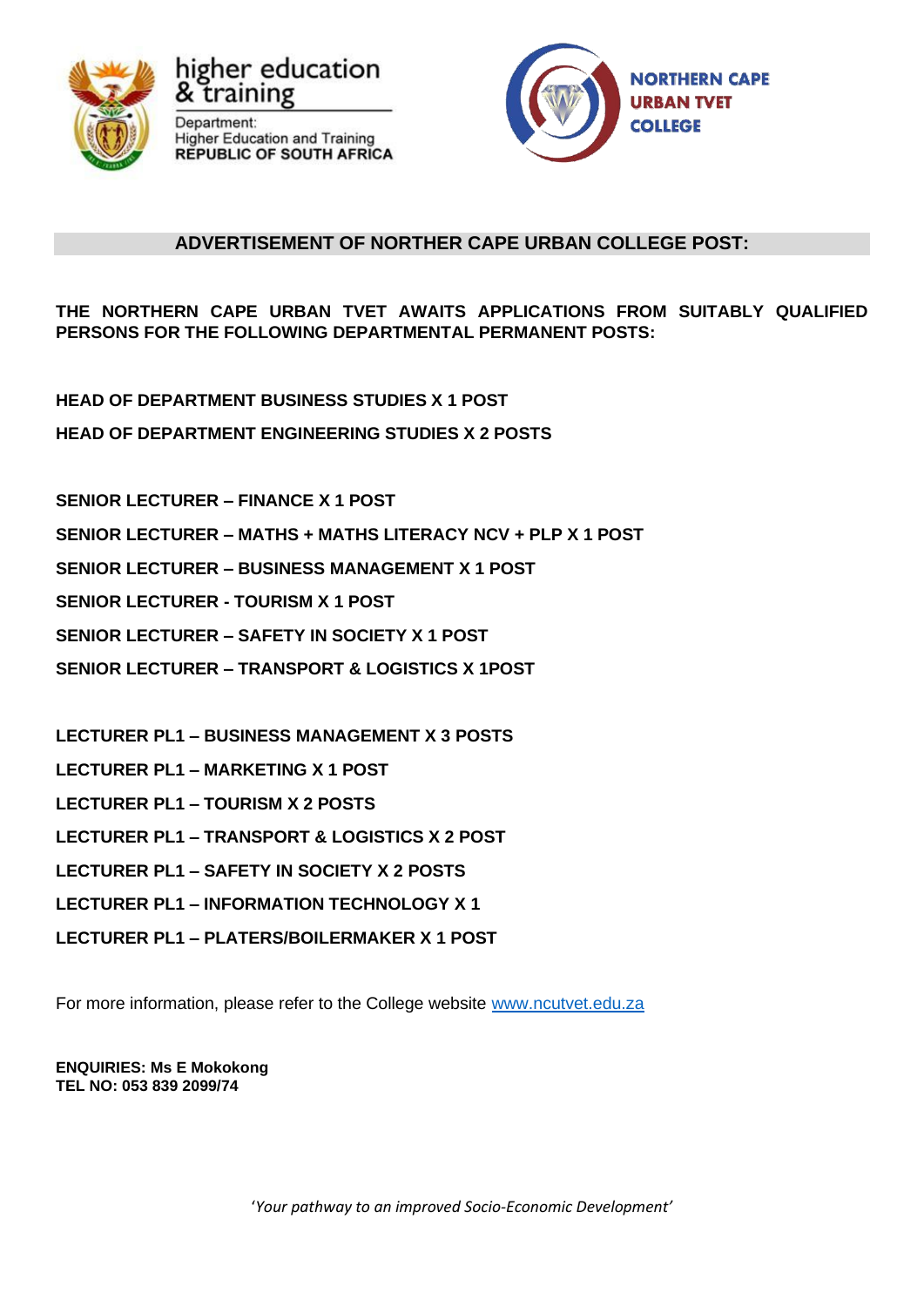

higher education training Department: **Higher Education and Training REPUBLIC OF SOUTH AFRICA** 



**APPLICATIONS INSTRUCTION:** Application must be submitted on form **Z83 obtainable from any public service department** or on the internet at [www.gov.za/documents,](http://www.gov.za/documents) which must be completed in full, originally signed and dated by the applicant. Applications must be accompanied by a covering letter, a comprehensive, recent Curriculum Vitae(CV) and originally certified copies of Identity Document, qualifications **(transcript of results)**, Driver's license (where applicable) and all other attachments thereof. All documents certification dates must be within three months of the application date. The specific reference number of the post applied for must be quoted. A separate application must be submitted for each post applied for. For foreign applicants a certified copy of work permit must be included

Email your applications to the following Email – Address [vacancies@ncutvet.edu.za.](mailto:vacancies@ncutvet.edu.za) **Note that only electronically submitted applications will be considered.**

**CLOSING DATE: 21 December 2020,** applications received after the closing date, faxed or emailed applications will not be considered.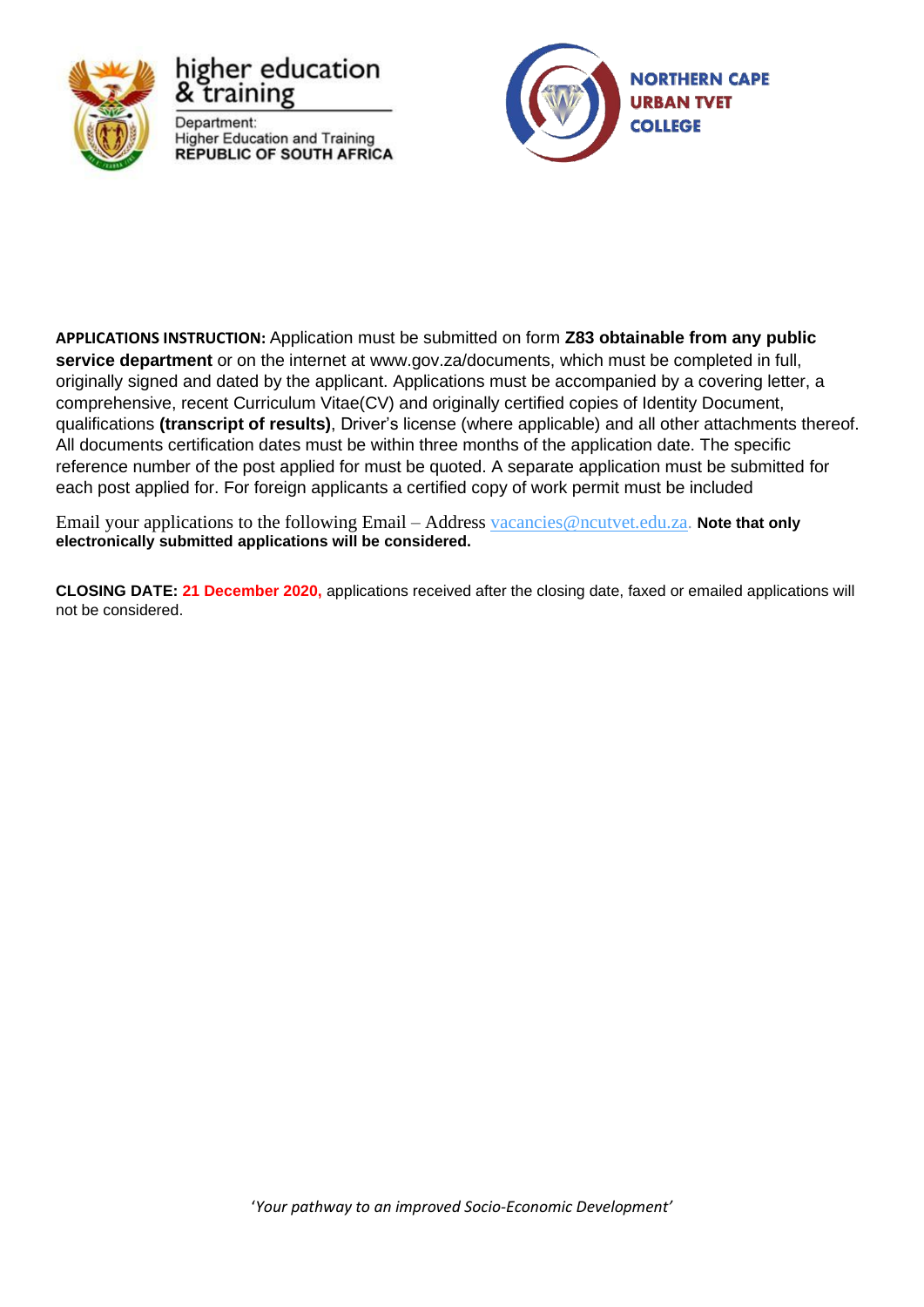





**POST: HEAD OF DEPARTMENT BUSINESS STUDIES x 1 POST POST LEVEL: 3 SALARY: R414 003, 00 pa REFERENCE NO: NCUTVET/DHET 2020/12**

#### **MINIMUM REQUIREMENTS:**

- Three year qualification and specialization in the specific subject
- Education I,II,III
- 5 years' experience in TVET sector
- Five year teaching experience of which two should be at supervisory level
- Extensive knowledge and utilization of visual platforms
- Comprehensive knowledge of the TVET Sector and relevant legislation governing the sector.
- Must be a qualified assessor and moderator
- Must have a valid driver's license

#### **RECOMMENDATIONS:**

- Must be able to work under pressure
- **Excellent communication skills**
- Must be able to work independently
- Willingness to travel to attend meetings, trainings and workshops
- Integrity and Reliability
- **Innovativeness**
- **Responsiveness**
- **Professionalism**
- Ethical, moral conduct

#### **CORE DUTIES**

- Coordination and ensure that prelims are checked, signed by students.
- Ensure that information of students captured is correct, verified and application forms are securely stored.
- Training and orientation of academic staff regarding academic programmes offered
- Manage and oversee academic staff during registration (hours and tasks)
- Handle special enquiries during registration in cooperation with Campus
- Manager/Oversee the smooth running of the examinations and assessment cycles working closely with Campus Managers.
- Monitor examinations on Campus in the planning and preparations
- Ensure that subject meetings, class visits are conducted as planned.
- Loading of timetable on College database
- Monitor POE'S ,POA'S ,Assessments and subject files
- IQMS OF Senior lecturers and lecturers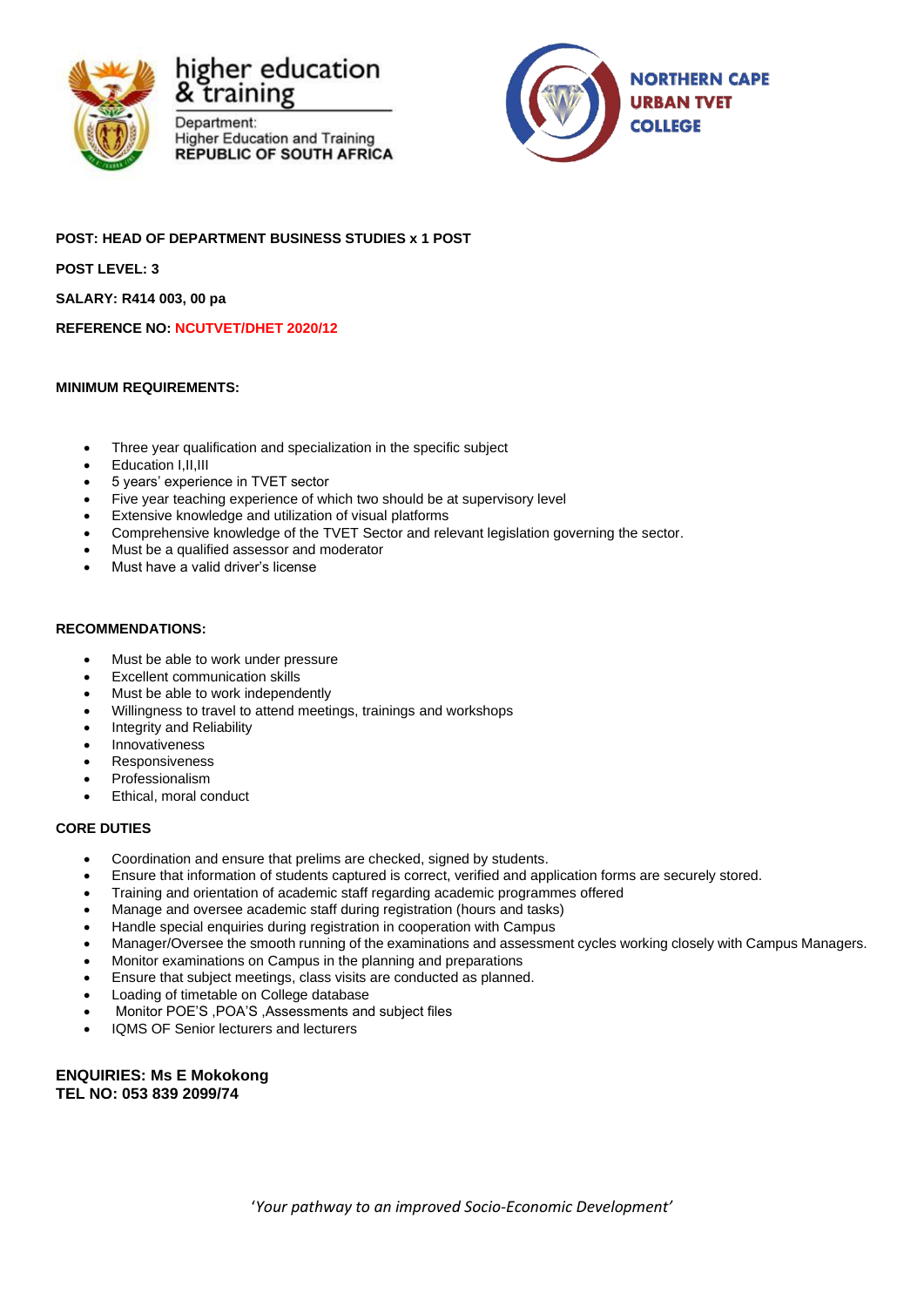

Department: **Higher Education and Training REPUBLIC OF SOUTH AFRICA** 



### **POST: HEAD OF DEPARTMENT ENGINEERING STUDIES x 2 POSTS**

**POST LEVEL: 3**

**SALARY: R414 003, 00 pa**

**REFERENCE NO: NCUTVET/DHET 2020/11**

#### **MINIMUM REQUIREMENTS:**

- National Diploma Engineering + Three year teachers qualification
- 5 years' experience in TVET sector
- Five year teaching experience of which two should be at supervisory level
- Comprehensive knowledge of the TVET Sector and relevant legislation governing the sector.
- Related industry experience in civil /electrical / mechanical
- A qualified artisan would be added advantage
- Must be a qualified assessor and moderator
- Must have a valid driver's license

#### **RECOMMENDATIONS:**

- Must be able to work under pressure
- **Excellent communication skills**
- Must be able to work independently
- Willingness to travel to attend meetings and trainings
- Integrity and Reliability
- **Innovativeness**
- **Responsiveness**
- **Professionalism**
- Ethical, moral conduct

#### **CORE DUTIES**

- Coordination and ensure that prelims are checked, signed by students.
- Ensure that information of students captured is correct, verified and application forms are securely stored.
- Training and orientation of academic staff regarding academic programmes offered
- Manage and oversee academic staff during registration (hours and tasks)
- Handle special enquiries during registration in cooperation with Campus
- Manager/Oversee the smooth running of the examinations and assessment cycles working closely with Campus Managers.
- Monitor examinations on Campus in the planning and preparations
- Ensure that subject meetings, class visits are conducted as planned.
- Loading of timetable on College database
- Monitor POE'S ,POA'S ,Assessments and subject files
- IQMS OF Senior lecturers and lecturers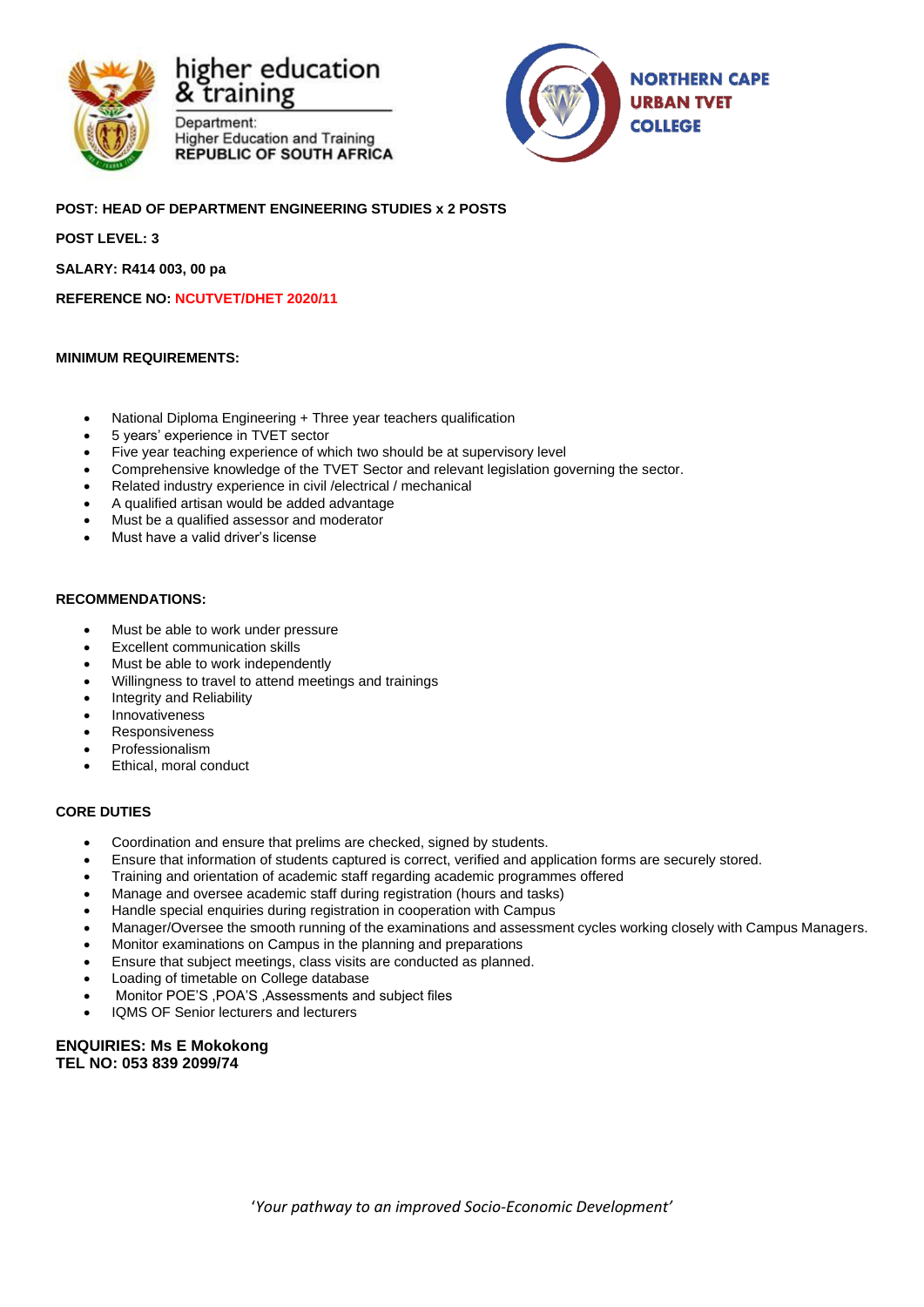





**POST: LECTURER**

**POST LEVEL: 1**

**SALARY: REQV 13 - R213 213, 00 pa, REQV14 – R279 198, 00**

**REFERENCE NO: NCUTVET/DHET 2020/14**

- **BUSINESS MANAGEMENT: REFERENCE NO: NCUTVET/DHET 2020/14/1 MAJOR SUBJECTS:** Cost & Management Accounting & Introductory Accounting, Financial Accounting, Computerise Financial System, Computer Practice, Entrepreneurship and Business Management
- **MARKETING MANAGEMENT REFERENCE NO: NCUTVET/DHET 2020/14/3 MAJOR SUBJECT:** Marketing Management, Entrepreneurship, Business Management, Economics, Management Communication
- **TOURISM REFERENCE NO: NCUTVET/DHET 2020/14/4 MAJOR SUBJECTS:** Tourism Communication, Travel Office Procedures, Travel Services, Travel Destinations, Travel Communication, Management Communication**,**
- **TRANSPORT & LOGISTICS REFERENCE NO: NCUTVET/DHET 2020/14/7 MAJOR SUBJECTS:** Transport Operations, Fright Logistics, Mathematics,
- **SAFETY IN SOCIETY REFERENCE NO: NCUTVET/DHET 2020/14/8 MAJOR SUBJECTS:** Criminal Justice, Law, Introduction to Governance, Introduction to Policing, Mathematical Literacy,
- **INFORMATION TECHNOLOGY REFERENCE NO: NCUTVET/DHET 2020/14/9 MAJOR SUBJECTS:** Information Computer Technology, Electronics, Introductory to System Development, Introductory information Systems, Multi Media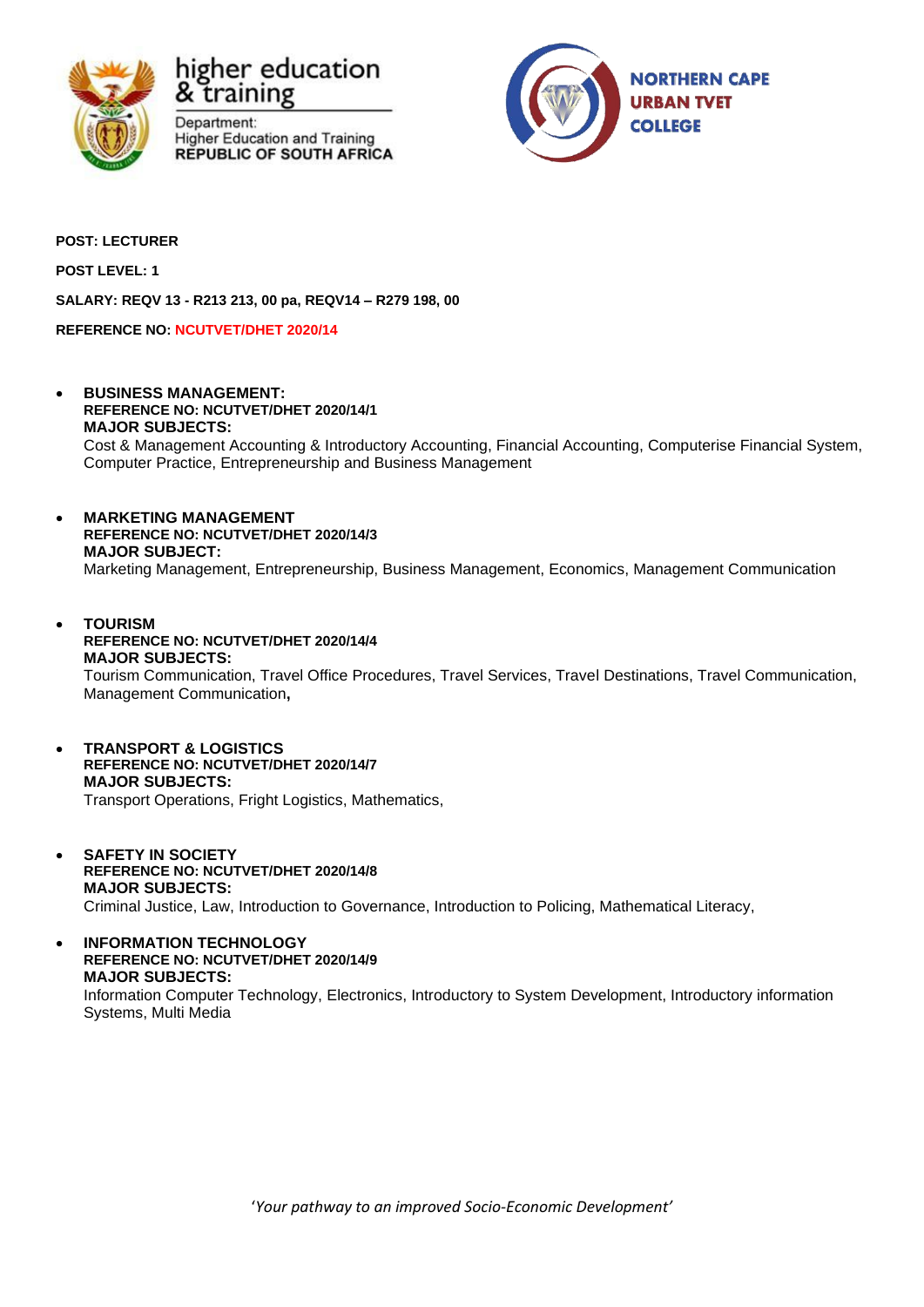

Department: **Higher Education and Training REPUBLIC OF SOUTH AFRICA** 



# **MINIMUM REQUIREMENTS:**

- 3 year qualification in teaching and specialization in specific subject field.
- Computer literate
- Extensive knowledge and utilization of visual platforms
- SACE Registered

# **RECOMMENDATIONS:**

- Must be able to work under pressure
- **Excellent communication skills**
- Must be able to work independently
- Willingness to travel attend to attend meetings and trainings/workshops
- Knowledge of Lecturer Support System Advantageous

# **KEY PERFORMANCE AREA (DUTIES)**:

- Record keeping of student attendance
- Compilation of student Portfolio of Evidence (POE)
- Monthly reporting to supervisor
- Quality assurance of all assessments pertaining to the subject they are responsible for.
- Ensure that Integrated Continuous Assessment (ICASS) and Integrated Summative Assessment Task (ISAT) of the subject you are responsible for at the College is implemented.
- Ensure that the correct version of Subject Guidelines, Assessment Guidelines, Syllabi and ISATs are utilized in the subject
- Research and drive innovative ways to improve teaching and learning in the specific subject
- Attend subject meetings cross campus/colleges meetings and workshops when required
- Responsible and accountable for the **recording**, **capturing** and **verification** of the Integrated Continuous Assessment (ICASS) and Integrated Summative Assessment (ISAT) marks of the students.
- Work Schemes planning and implementation
- Quality teaching and progress reports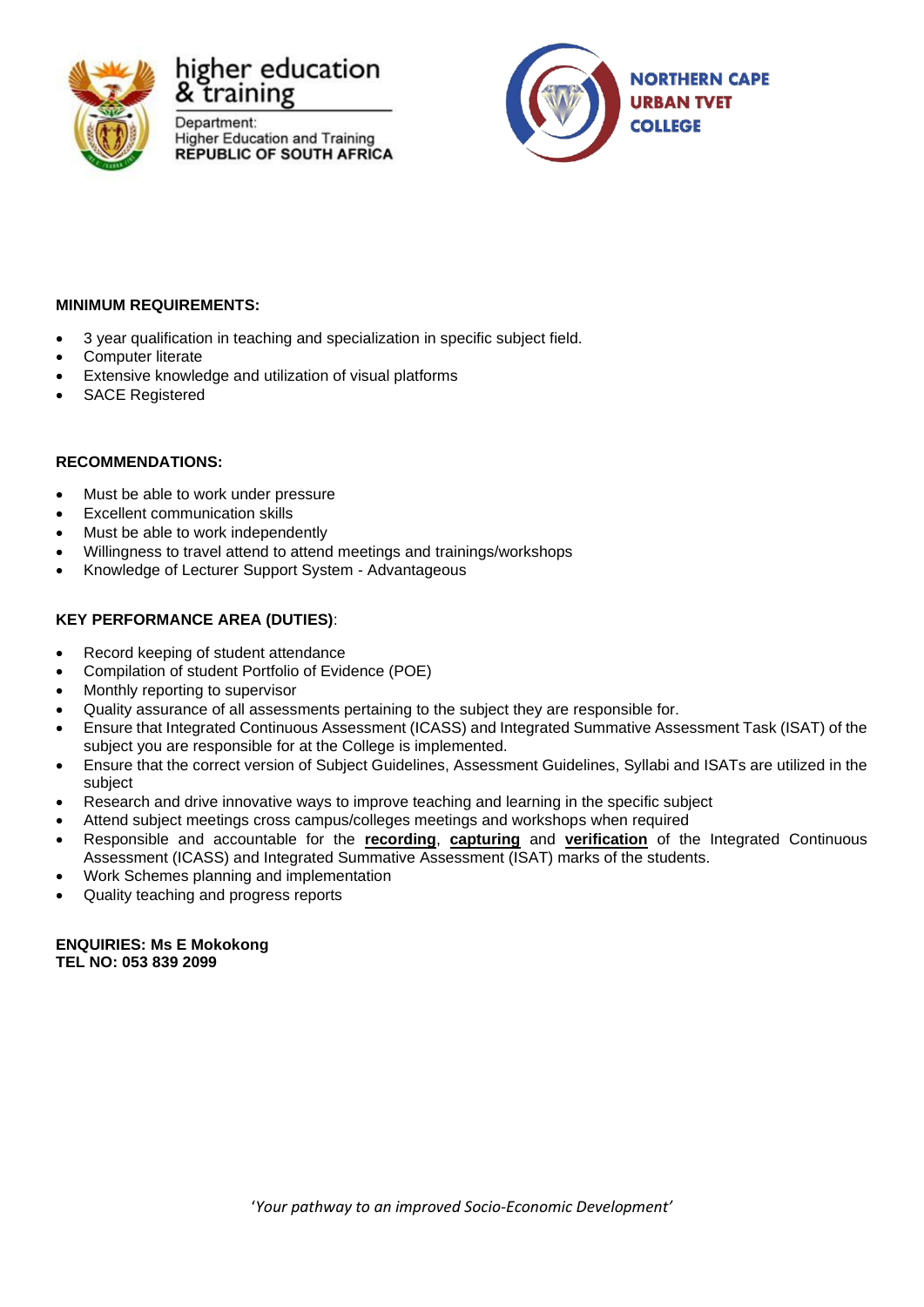





**POST: SENIOR LECTURER X 6 POSTS**

**POST LEVEL: 2**

**SALARY: R347 703, 00 pa**

**REFERENCE NO: NCUTVET/DHET 2020/13**

- **FINANANCE REFERENCE: NCUTVET/DHET 2020/13/1**
- **MATHS+ MATH LITERACY NCV + PLP REFERENCE: NCUTVET/DHET 2020/13/2**
- **BUSINESS MANAGEMENT REFERENCE: NCUTVET/DHET 2020/13/3**
- **TOURISM REFERENCE: NCUTVET/DHET 2020/13/4**
- **SAFETY IN SOCIETY REFERENCE: NCUTVET/DHET 2020/13/5**
- **TRANSPORT & LOGISTICS REFERENCE: NCUTVET/DHET 2020/13/6**

#### **MINIMUM REQUIREMENTS:**

- Three year qualification and specialization in the specific subject field
- 3 years' experience in education
- Computer Literacy
- Extensive knowledge and utilization of visual platforms
- Assessor and moderator
- Valid Driver License
- Experience in TVET sector is an added advantage

#### **RECOMMENDATIONS:**

- Demonstrate supervisory qualities
- Must be able to work under pressure
- **Excellent communication skills**
- Willingness to travel to attend meetings, trainings and workshops

'*Your pathway to an improved Socio-Economic Development'*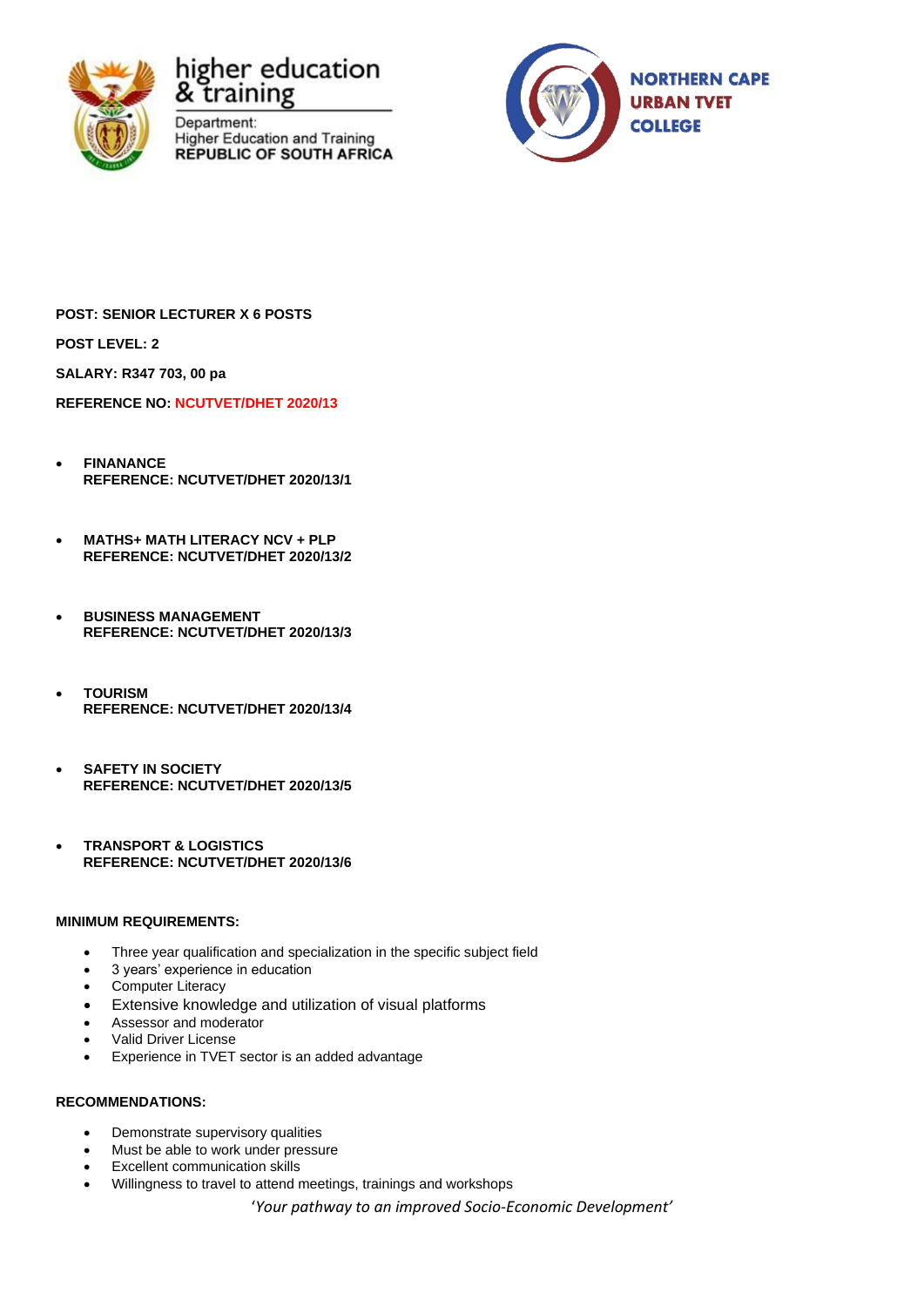

Department: **Higher Education and Training** REPUBLIC OF SOUTH AFRICA



• Work irregular hours

#### **CORE DUTIES:**

- Assist with the registration of students and student induction procedures
- Management and control lecturers in the faculty including regular monitoring as per academic year plan
- Management of leave of lecturers in the faculty
- Planning of lecturer work allocation in the faculty
- Assist the faculty Head with the compilation of the timetable
- Manage attendance records, assessment, tests and year marks and all related duties
- Maintain discipline among students and lecturers
- Prepare and manage Assessment files, Subject files, POA'S and POES.
- Report on monthly basis to the faculty head on the prescribed format
- Liaise with students and parents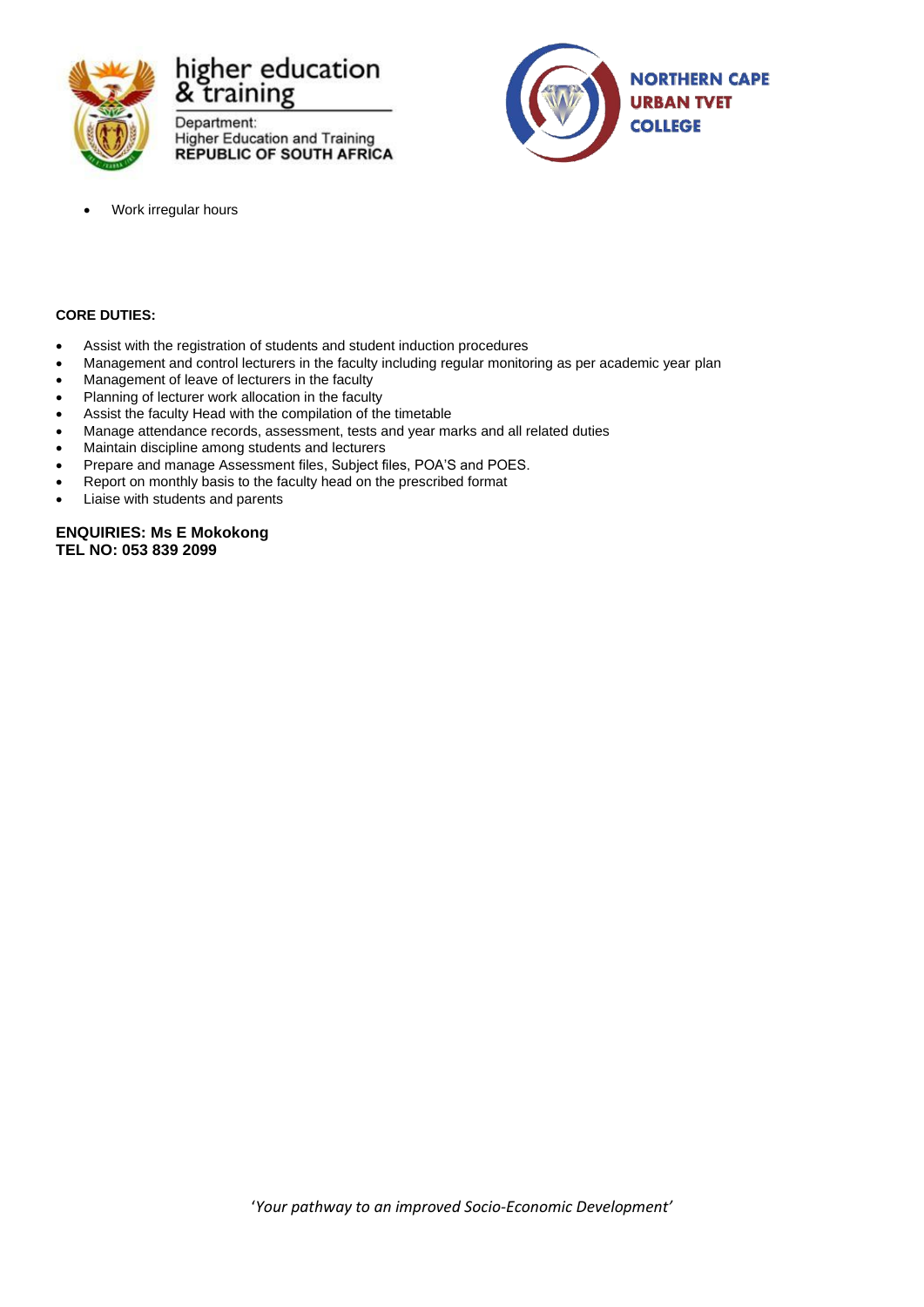





# **POST: LECTURER – ENGINEERING STUDIES**

**POST LEVEL: 1**

# **SALARY: REQV 13 - R213 213, 00 pa, REQV14 – R279 198, 00 (+37% IN LIEU OF BENEFITS)**

**REFERENCE NO: NCUTVET/DHET 2020/15**

# **MAJOR SUBJECTS:**

• **Platers Drawing, Platers Trade Theory ,Engineering Science, Engineering Mathematics**

# **MINIMUM REQUIREMENTS:**

- National Diploma in Engineering Platers/Boilermaker
- 3 year qualification in teaching and specialization in specific subject field.
- Computer literate
- Extensive knowledge and utilization of visual platforms
- SACE Registered

#### **RECOMMENDATIONS:**

- Must be able to work under pressure
- **Excellent communication skills**
- Must be able to work independently
- Willingness to travel attend to attend meetings and trainings/workshops
- Knowledge of Lecturer Support System Advantageous

# **KEY PERFORMANCE AREA (DUTIES)**:

- Record keeping of student attendance
- Compilation of student Portfolio of Evidence (POE)
- Monthly reporting to supervisor
- Quality assurance of all assessments pertaining to the subject they are responsible for.
- Ensure that Integrated Continuous Assessment (ICASS) and Integrated Summative Assessment Task (ISAT) of the subject you are responsible for at the College is implemented.
- Ensure that the correct version of Subject Guidelines, Assessment Guidelines, Syllabi and ISATs are utilized in the subject
- Research and drive innovative ways to improve teaching and learning in the specific subject
- Attend subject meetings cross campus/colleges meetings and workshops when required
- Responsible and accountable for the **recording**, **capturing** and **verification** of the Integrated Continuous Assessment (ICASS) and Integrated Summative Assessment (ISAT) marks of the students.
- Work Schemes planning and implementation
- Quality teaching and progress reports

'*Your pathway to an improved Socio-Economic Development'*